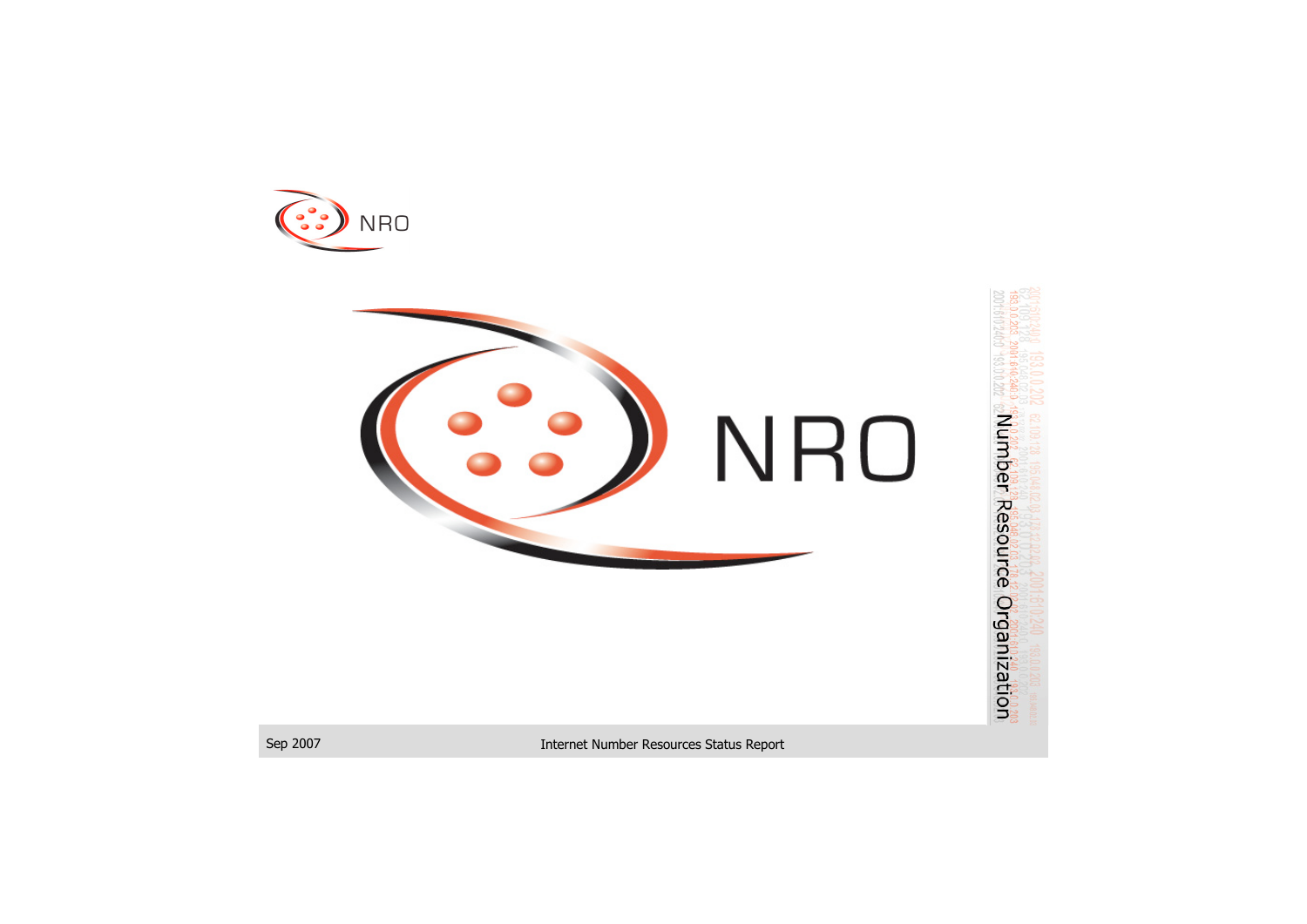



## **Internet Number Resource Internet Number Resource Status Report Status Report**

#### **As of 30 Sep 2007**

#### **Prepared by Regional Internet Registries** AfriNIC, APNIC, ARIN, LACNIC and the RIPE NCC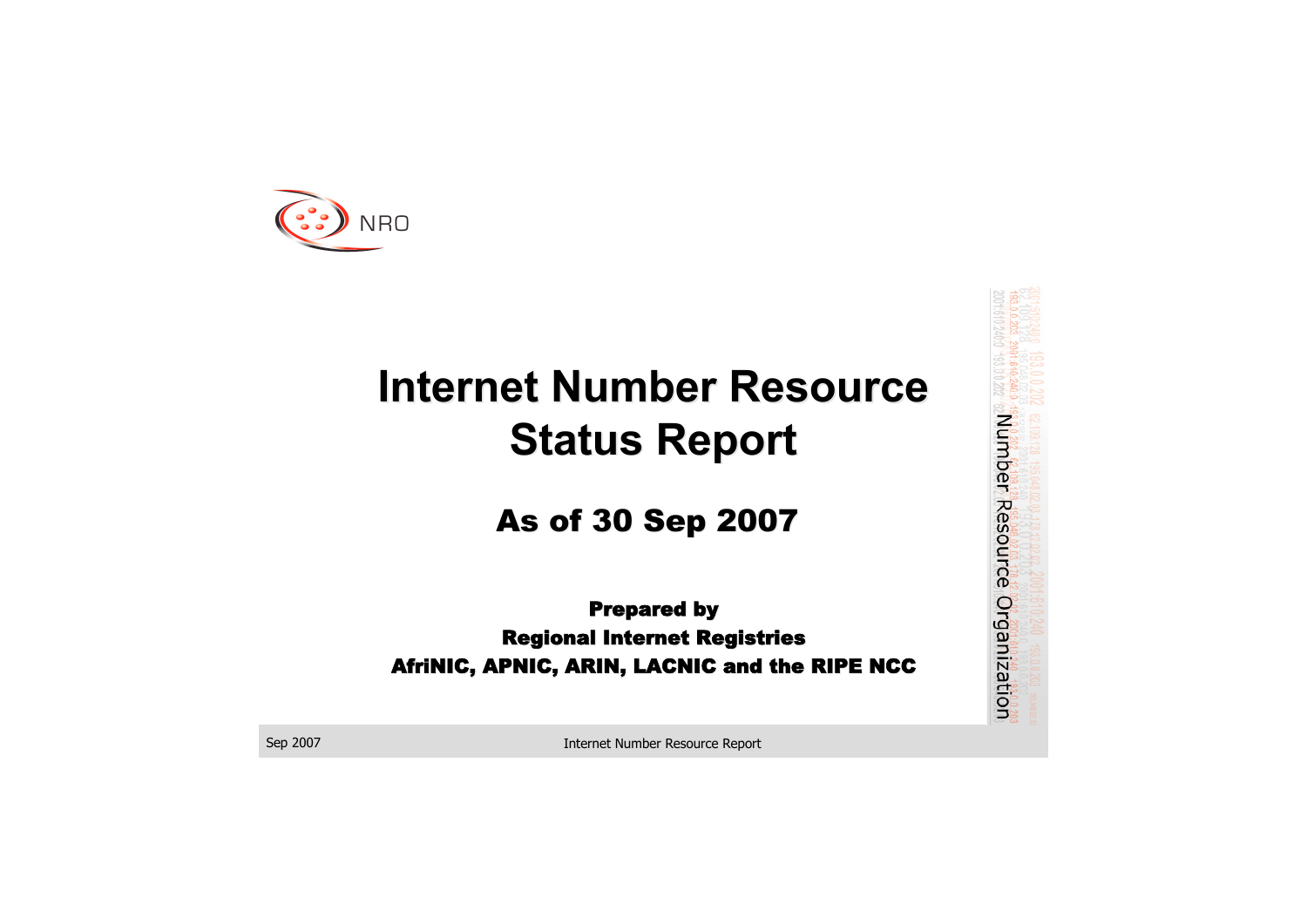



### **Status of 256 /8s IPv4 Address Space IPv4 Address Space**



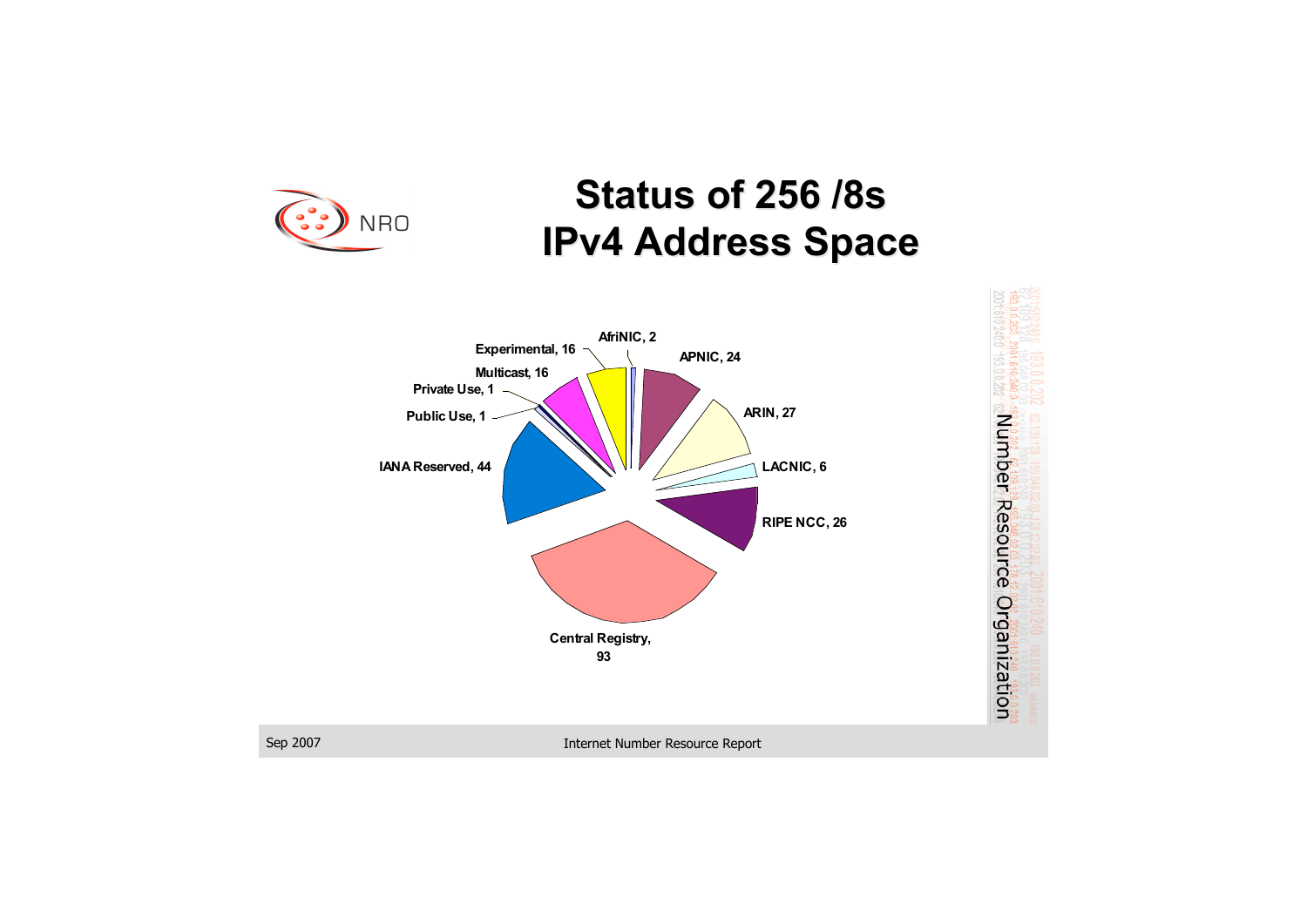



### **IPv4 Allocations IPv4 Allocations RIRs to LIRs/ISPs**

**Yearly Comparison Yearly Comparison**

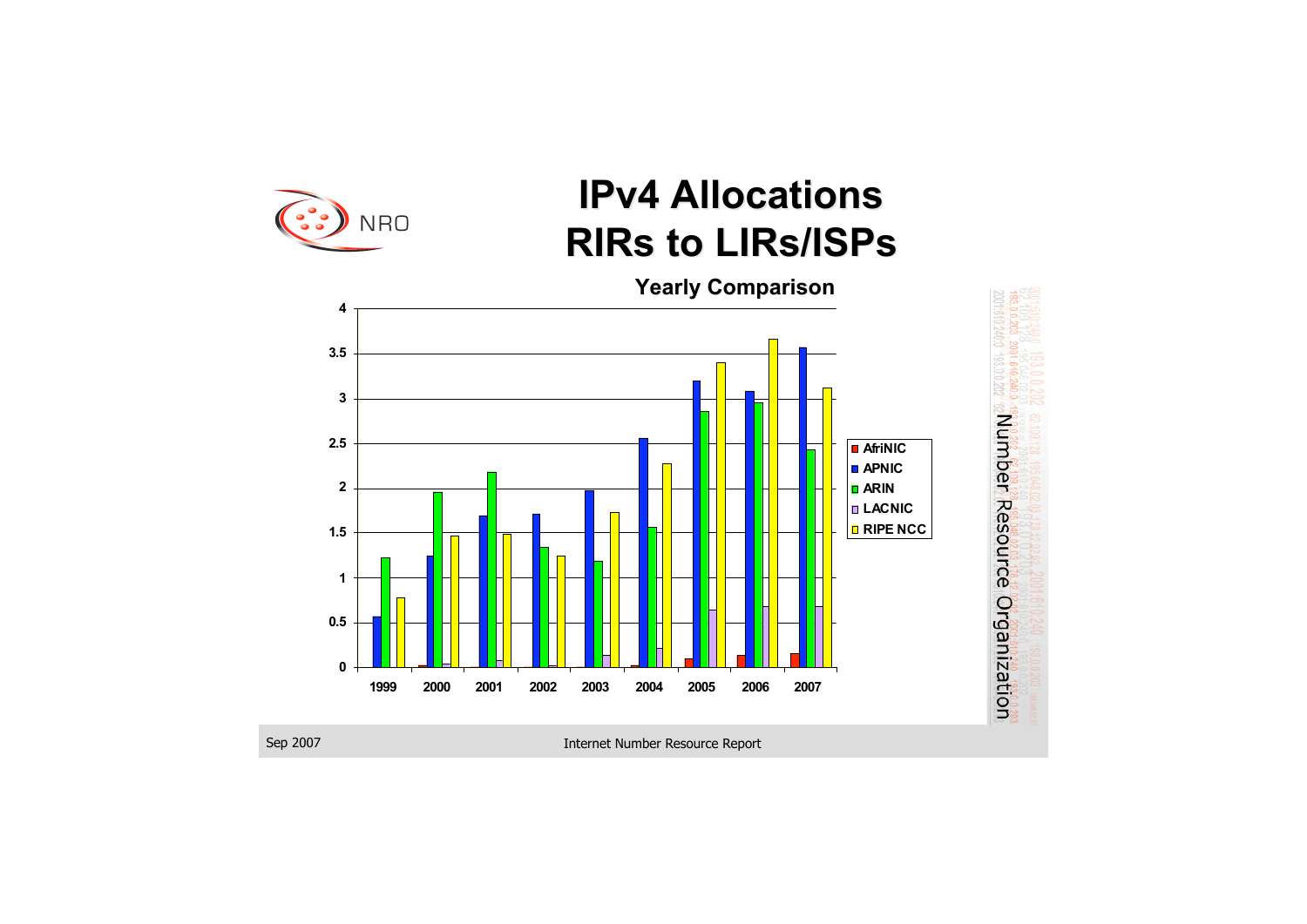

Sep 2007 Internet Number Resource Report





### **IPv4 Allocations IPv4 Allocations RIRs to LIRs/ISPs**

**Cumulative Total (Jan 1999 – Sep 2007)** 

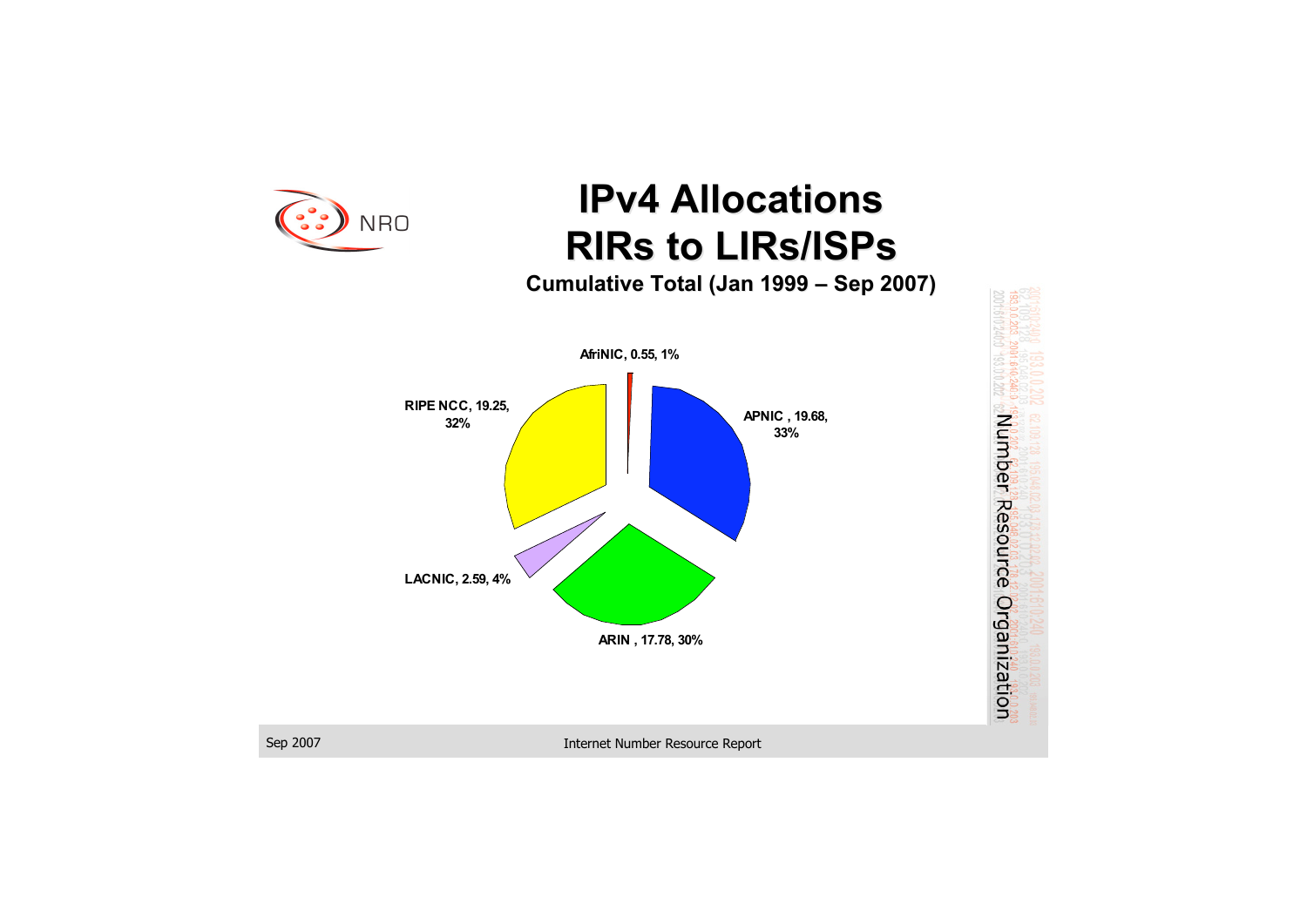



### **ASN Assignments ASN Assignments RIRs to LIRs/ISPs**

**Yearly Comparison Yearly Comparison**

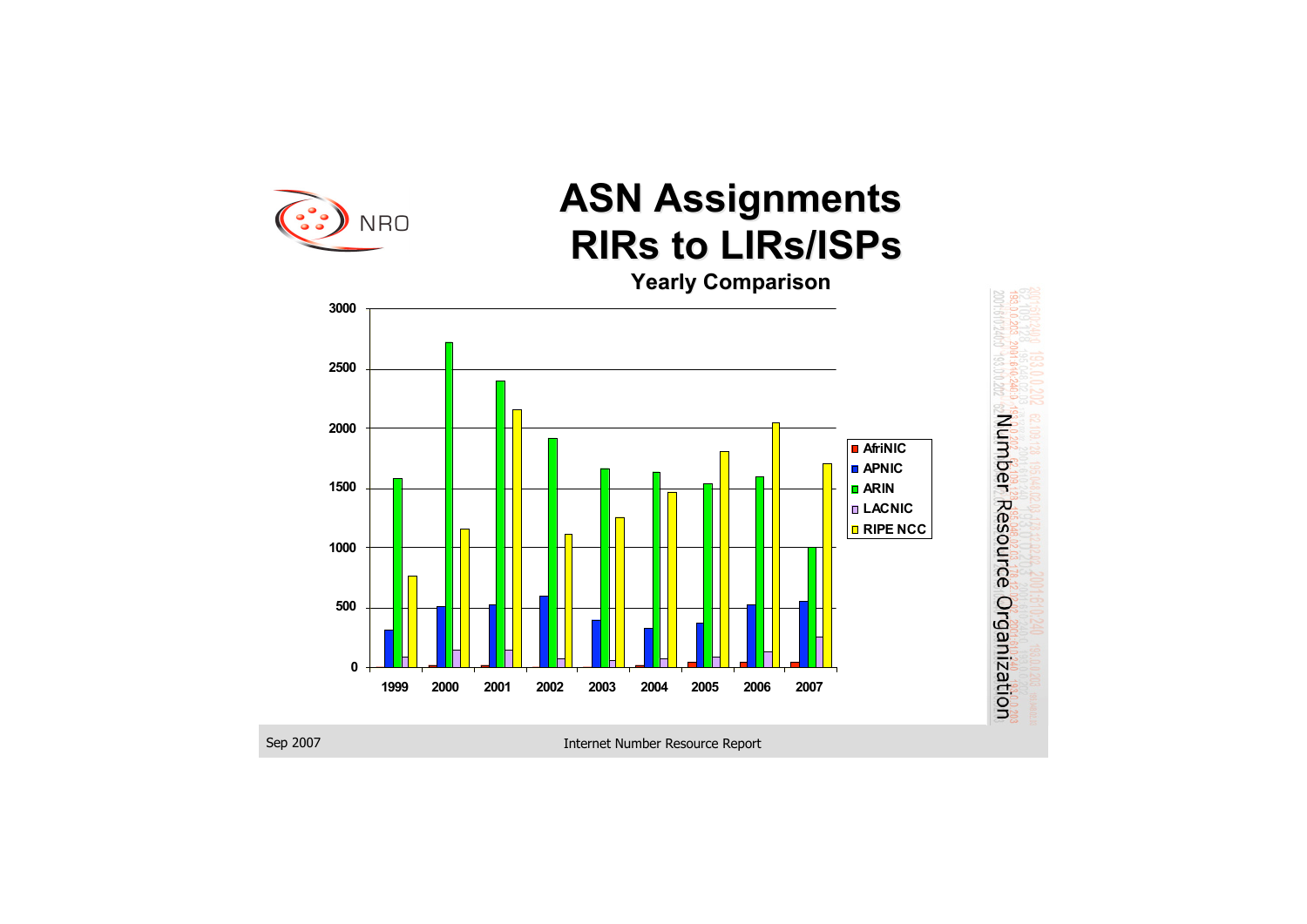



### **ASN Assignments ASN Assignments RIRs to LIRs/ISPs**

**Cumulative Total (Jan 1999 – Sep 2007)** 



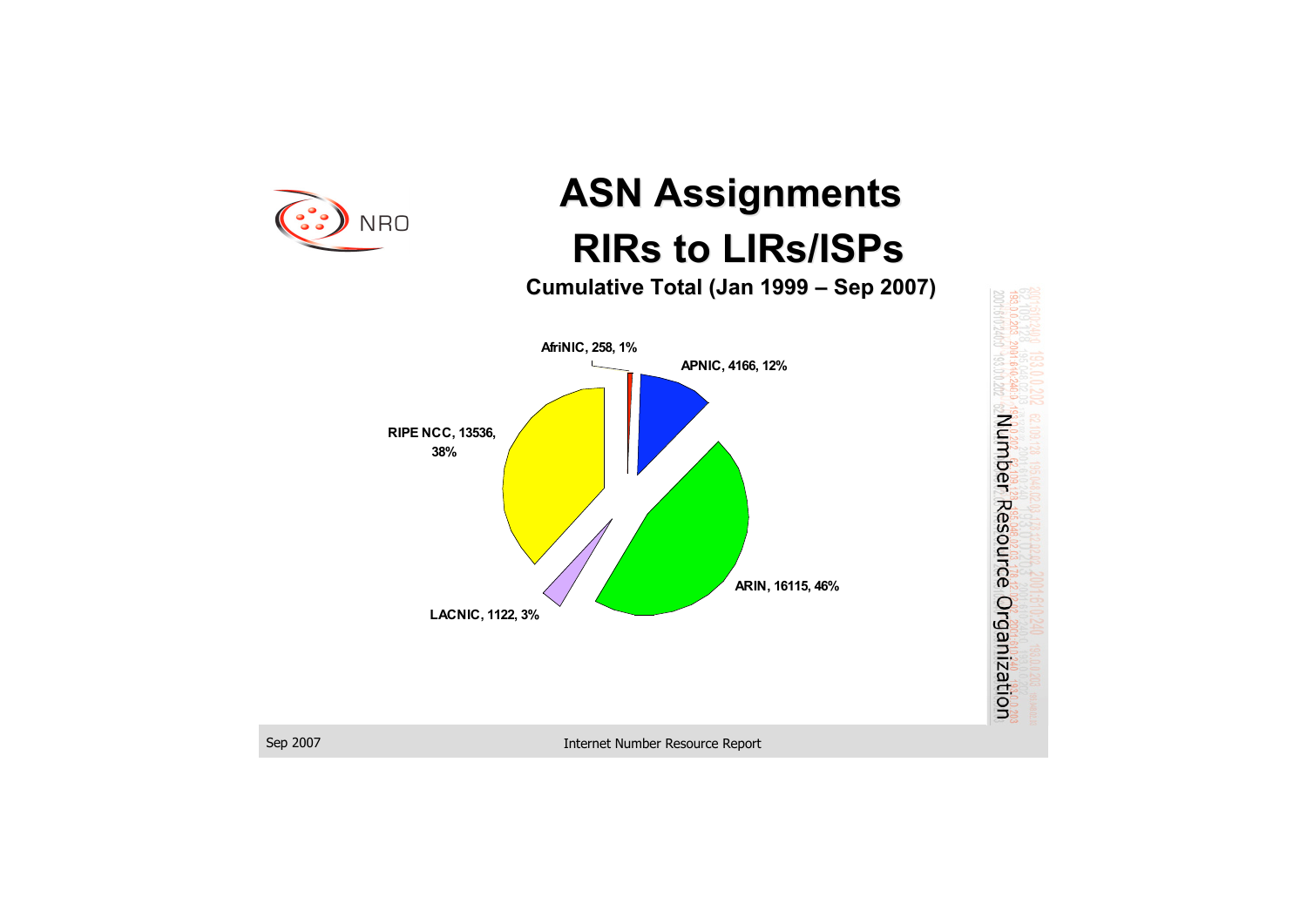

### **IANA IPv6 Allocations to RIRs**

Sep 2007 Internet Number Resource Report



**issued as /23s prior to Oct 06**

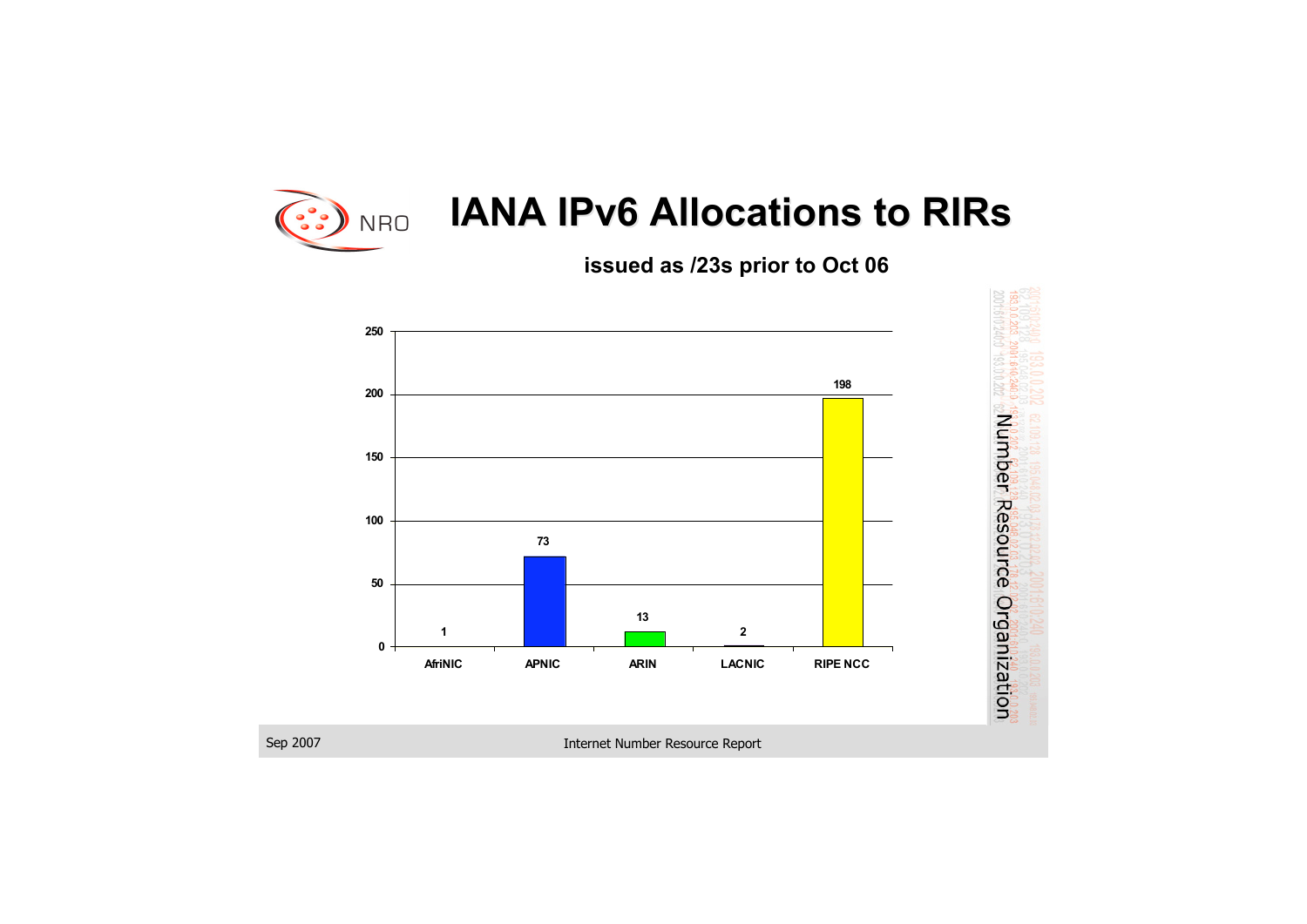

#### **IANA IPv6 Allocations to RIRs**

Sep 2007 Internet Number Resource Report



**issued Oct 06 issued Oct 06**

| <b>RIR</b>      | <b>IPv6 Address</b> |
|-----------------|---------------------|
| <b>AfriNIC</b>  | 2C00:0000::/12      |
| <b>APNIC</b>    | 2400:0000::/12      |
| <b>ARIN</b>     | 2600:0000::/12      |
| LACNIC          | 2800:0000::/12      |
| <b>RIPE NCC</b> | 2A00:0000::/12      |

**Some /23s from the previous slide are incorporated in these /12s**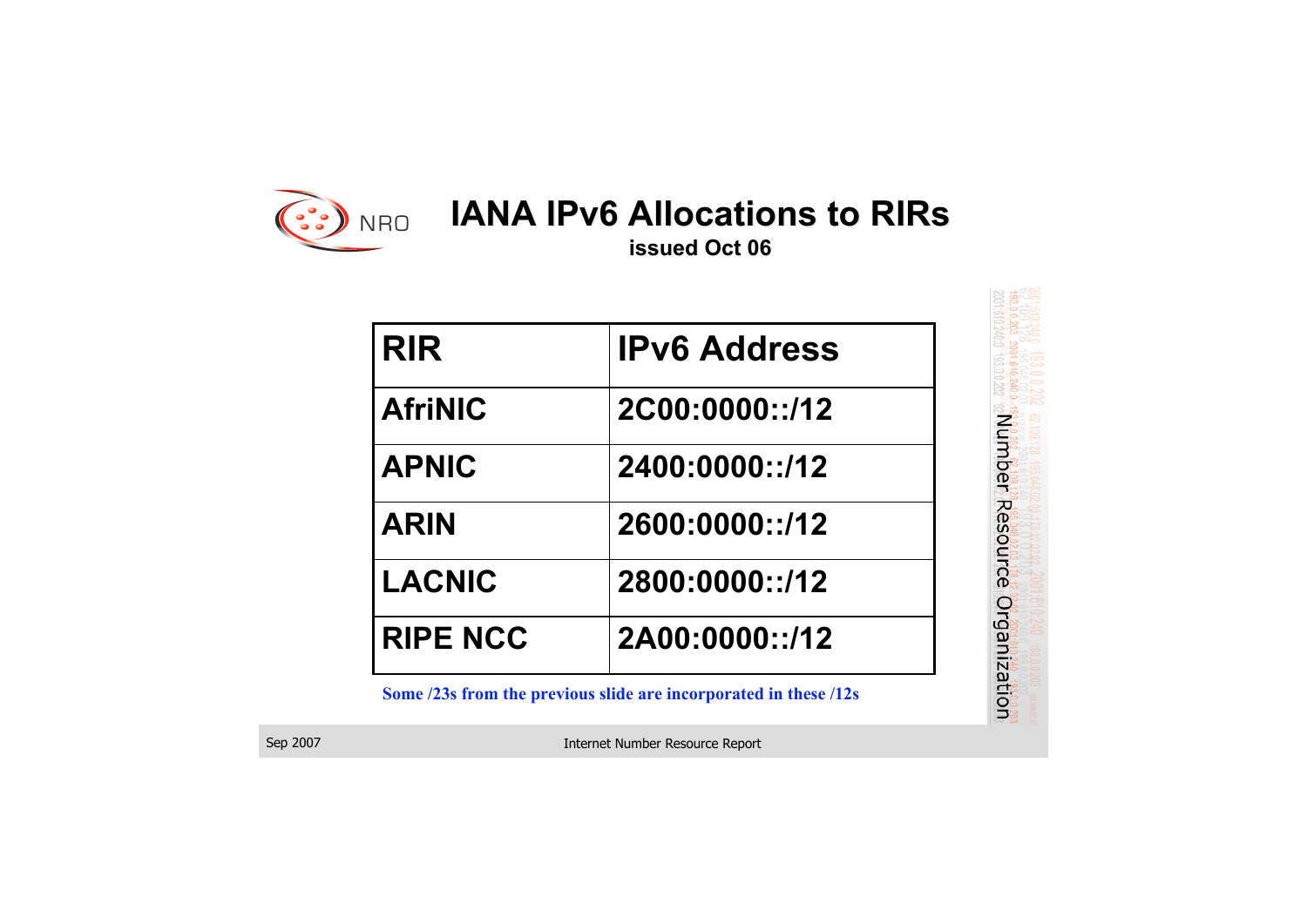



### **IPv6 Allocations IPv6 Allocations RIRs to LIRs/ISPs**

**Yearly Comparison Yearly Comparison**

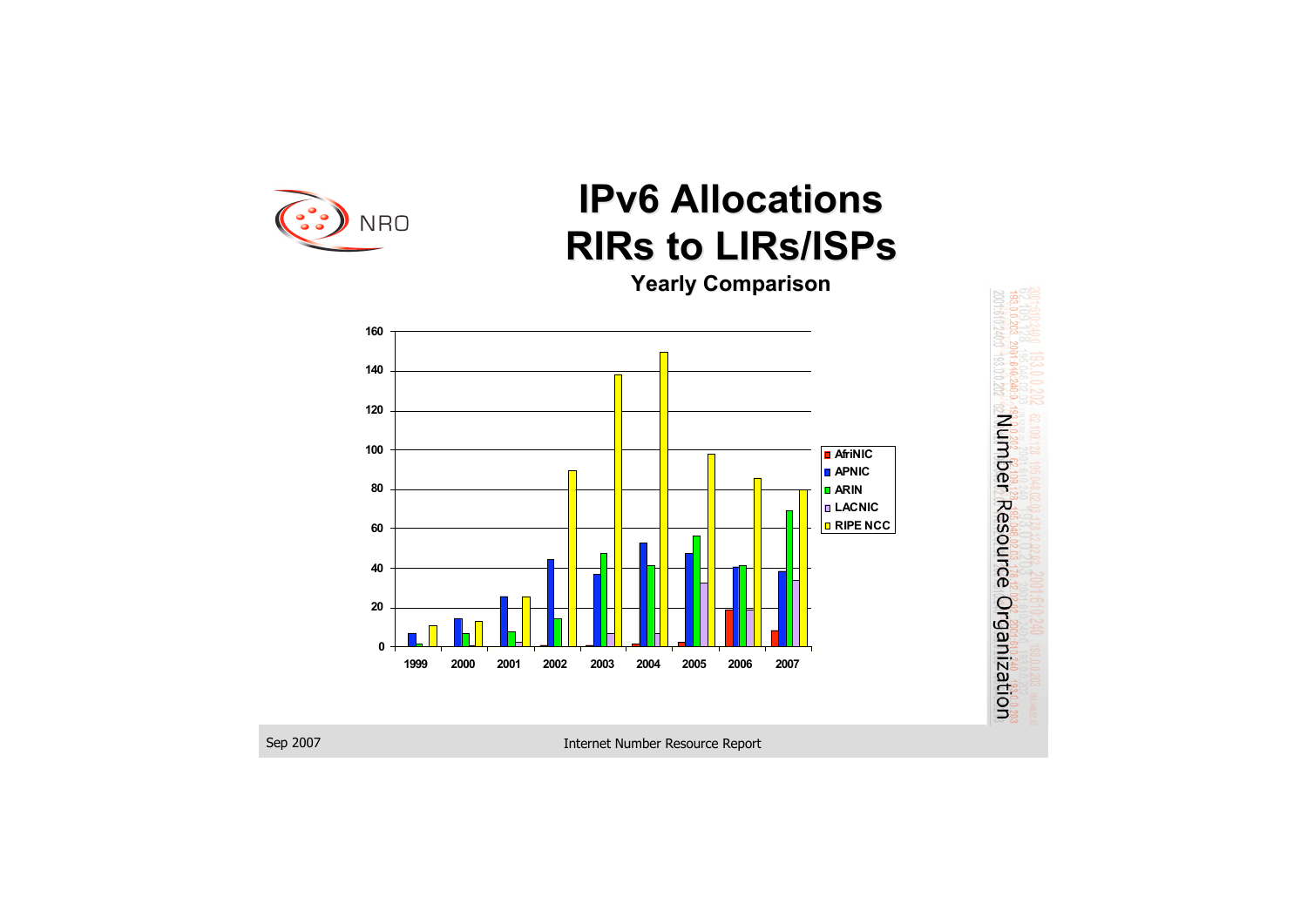

Sep 2007 Internet Number Resource Report





### **IPv6 Allocations IPv6 Allocations RIRs to LIRs/ISPs**

**Cumulative Total (Jan 1999 – Sep 2007)** 

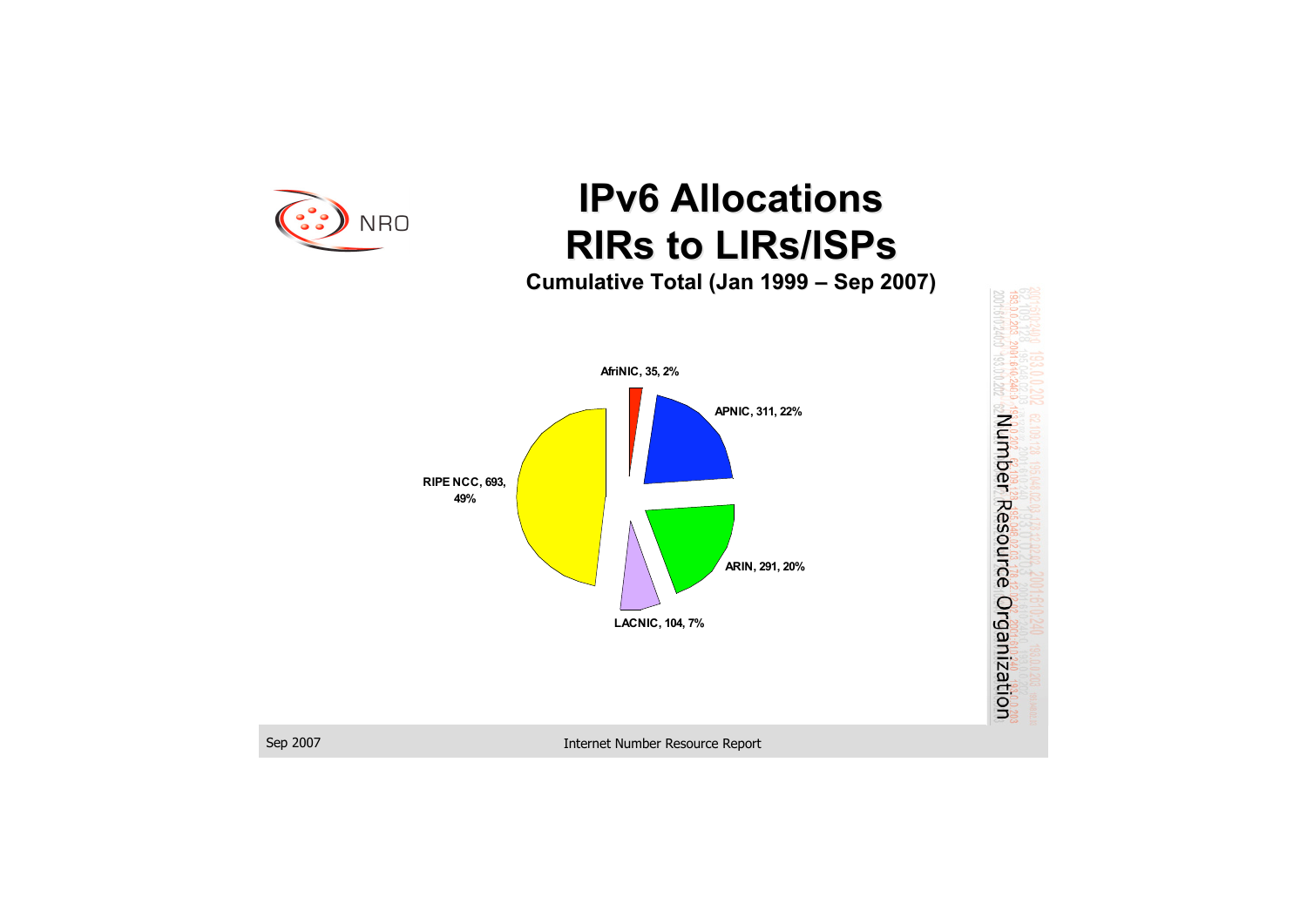



### **Links to RIR Statistics Links to RIR Statistics**

- RIR Stats: www.nro.net/statistics
- Raw Data/Historical RIR Allocations: www.aso.icann.org/stats www.iana.org/assignments/ipv4-address-space www.iana.org/assignments/as-numbers www.iana.org/assignments/ipv6-unicast-addressassignments